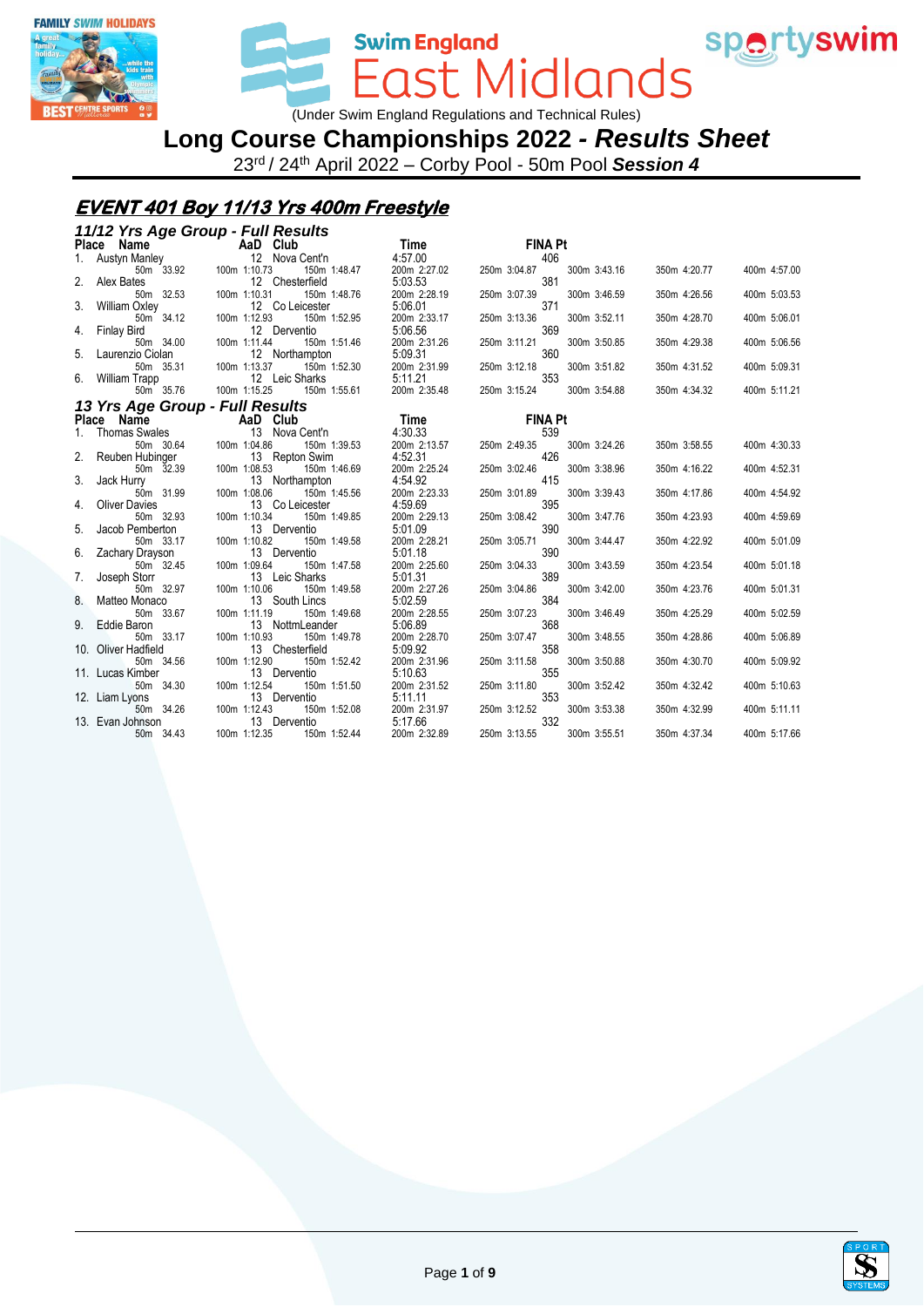



Swim England<br>East Midlands (Under Swim England Regulations and Technical Rules)

# **Long Course Championships 2022** *- Results Sheet*

23rd / 24th April 2022 – Corby Pool - 50m Pool *Session 4*

## **EVENT 402 Girl 11/13 Yrs 100m Butterfly**

|                                 | 11/12 Yrs Age Group - Full Results |            |                |       |
|---------------------------------|------------------------------------|------------|----------------|-------|
| <b>Place</b><br>Name            | AaD Club                           | Time       | <b>FINA Pt</b> | 50    |
| 1.<br>Lydia Cordle              | 12<br>Repton                       | 1:09.66    | 505            | 33.59 |
| 2.<br>Janie Finch               | 12<br>Co Leicester                 | 1:13.78    | 425            | 33.29 |
| 3.<br>Evelyn Connor             | $12 \overline{ }$<br>Ripley        | 1:16.79    | 377            | 35.82 |
| 4.<br>Kessie Webster            | 12<br>Repton                       | 1:17.38    | 368            | 36.27 |
| 5.<br>Belle Bacon               | $12 \overline{ }$<br>Nova Cent'n   | 1:17.75    | 363            | 37.37 |
| 6.<br>Anais Kirby               | 12 <sup>12</sup><br>Leic Sharks    | 1:17.85    | 361            | 36.08 |
| 7.<br>Payton Marski             | 12<br>Co Leicester                 | 1:20.73    | 324            | 38.49 |
| 8.<br>Daisy Tatlow-Turner       | 12<br>Chesterfield                 | 1:22.53    | 303            | 38.66 |
| 9.<br>Sofia Reedha              | 11<br>Corby                        | 1:23.81    | 290            | 38.54 |
| 10. I Parsons-Loades            | Nova Cent'n<br>11                  | 1:24.50    | 283            | 38.92 |
| 11. Skye Holmes                 | 12<br>Louth                        | 1:25.49    | 273            | 40.73 |
| 12. Emily Hewitt                | $12 \overline{ }$<br>Hinckley      | 1:26.30    | 265            | 37.87 |
| 13. Eliza Mason                 | 11<br>Leic Sharks                  | 1:26.58    | 263            | 41.96 |
| 14. Olivia Faustmann            | 11<br>Leic Sharks                  | 1:28.16    | 249            | 41.46 |
| 15. Isabella Bishop             | 12<br>Rushden                      | 1:28.88    | 243            | 41.10 |
| 16. Amelie Ratliff              | 12<br>Co Derby                     | 1:28.94    | 242            | 40.38 |
| 17. Elysia Smith                | 12<br>Louth                        | 1:29.20    | 240            | 40.21 |
| 18. Poppy Price                 | 12<br>Louth                        | 1:29.80    | 235            | 41.24 |
| 19. Abigail Golynker            | 12<br>Leic Sharks                  | 1:31.54    | 222            | 41.19 |
| 20. Isobelle Rafferty           | 11<br><b>Bassetlaw SS</b>          | 1:31.56    | 222            | 42.12 |
| 21. Freya Chapman               | 12<br>Nova Cent'n                  | 1:31.64    | 221            | 42.61 |
| Holly Heaton-Hannon             | 12<br>Worksop                      | <b>DNC</b> |                |       |
| Teagan Payne                    | 11<br>Northampton                  | DQ 83      |                |       |
| Lucy Wilson                     | $12 \overline{ }$<br>South Lincs   | DQ 84      |                |       |
|                                 |                                    |            |                |       |
| 13 Yrs Age Group - Full Results |                                    |            |                |       |
| Place<br>Name                   | AaD<br>Club                        | Time       | <b>FINA Pt</b> | 50    |
| Anna Clarke<br>1.               | 13<br>Leic Sharks                  | 1:10.62    | 484            | 32.53 |
| 2.<br>Jessica Oxley             | 13<br>Co Leicester                 | 1:10.81    | 480            | 32.98 |
| 3.<br>Jessica Lines             | 13<br>Leic Sharks                  | 1:11.68    | 463            | 35.03 |
| 4.<br>Lilli-Rose Carr           | 13<br>Co Lincoln P                 | 1:12.69    | 444            | 34.44 |
| 5.<br>Evie Matthews             | 13<br>Northampton                  | 1:13.45    | 430            | 35.03 |
| 6.<br>Ruby Westmoreland         | 13<br>Nova Cent'n                  | 1:15.37    | 398            | 34.71 |
| 7.<br>Grace Macdonald           | 13<br>Grantham                     | 1:16.28    | 384            | 36.79 |
| 8.<br>Chiara Reedha             | 13<br>Corby                        | 1:16.31    | 384            | 35.95 |
| 9.<br>Charlotte Callaghan-We    | Nova Cent'n<br>13                  | 1:16.62    | 379            | 36.23 |
| 10. Miley Aram                  | 13<br>Derventio                    | 1:18.09    | 358            | 36.84 |
| 11.<br>Libby Rose               | 13<br>Radford                      | 1:20.13    | 331            | 36.58 |
| 12.<br>Phebe Adams              | 13<br>Northampton                  | 1:20.34    | 329            | 38.10 |
| 13. Hannah Bruce                | 13<br>South Lincs                  | 1:20.93    | 322            | 37.11 |
| 14. Elodie Heron                | 13<br>Derventio                    | 1:21.37    | 316            | 37.21 |
| 15. Emily Wright                | 13<br>Nova Cent'n                  | 1:23.94    | 288            | 38.21 |
| 16. Emmy Stinton                | 13<br>Lincoln TSA                  | 1:25.35    | 274            | 39.41 |
| 17. Frankie Britten             | 13<br>Wellingboro                  | 1:26.09    | 267            | 39.53 |
| 18. Ava Harvey                  | 13<br>Leic Sharks                  | 1:31.18    | 225            | 42.52 |
| Emilija Ivanova                 | 13<br>Boston                       | DQ 83      |                |       |

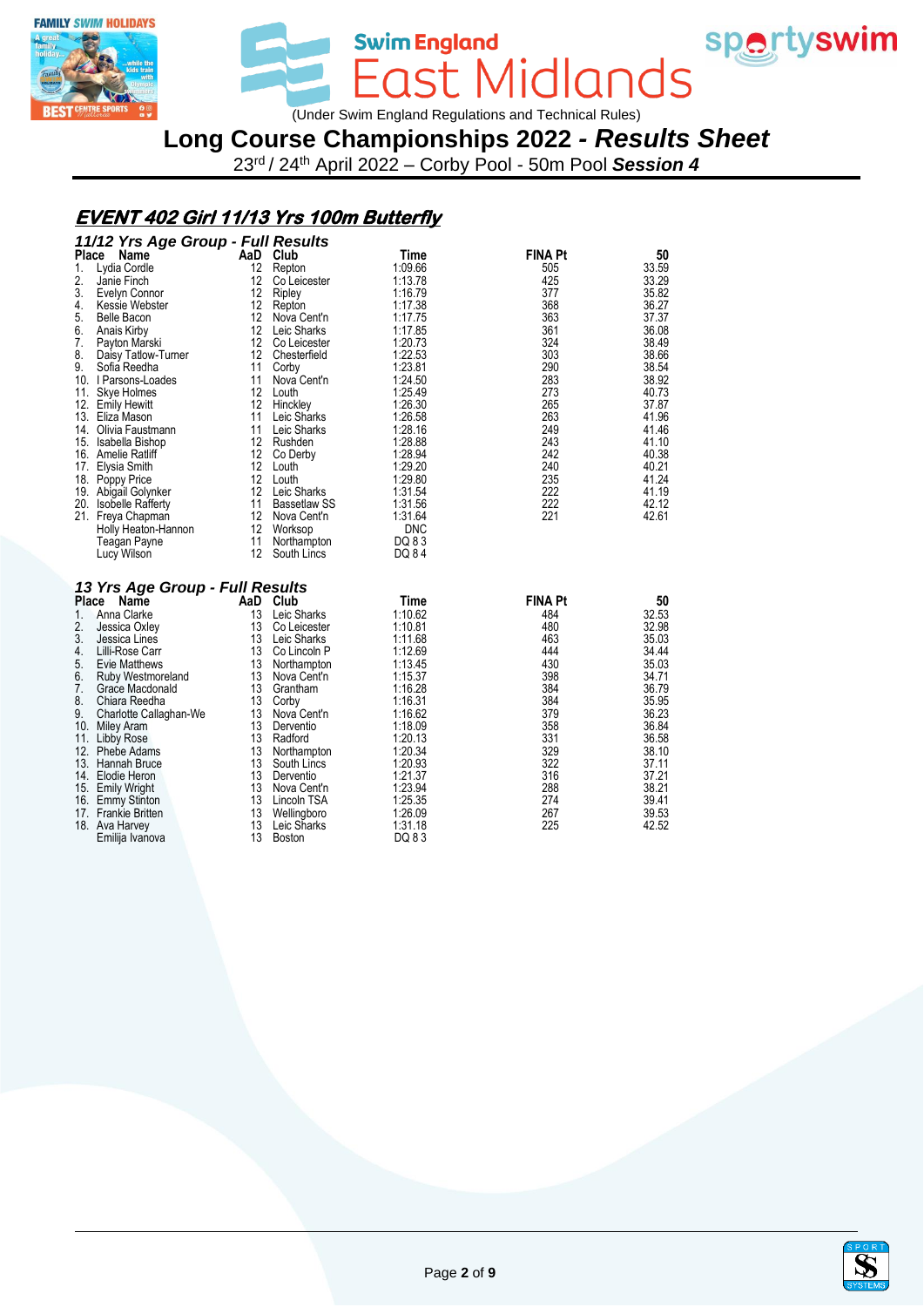



Swim England<br>East Midlands (Under Swim England Regulations and Technical Rules)

# **Long Course Championships 2022** *- Results Sheet*

23rd / 24th April 2022 – Corby Pool - 50m Pool *Session 4*

## **EVENT 403 Boy 11/13 Yrs 50m Breaststroke**

| 11/12 Yrs Age Group - Full Results<br><b>11/12 Yrs Age Group - Full Results</b><br>Time<br>12 Denventio <b>And Club</b><br>1. Eden Saint<br>2. James Thomas<br>12 Gainsborough $41.32$<br>12 Gainsborough $41.32$<br>4. Oliver Ashman<br>6. Noah Bielby<br>6. Noah Bielby<br>7. James Nightingale |                                                                                                                                                                                                                                                                             |                |
|---------------------------------------------------------------------------------------------------------------------------------------------------------------------------------------------------------------------------------------------------------------------------------------------------|-----------------------------------------------------------------------------------------------------------------------------------------------------------------------------------------------------------------------------------------------------------------------------|----------------|
|                                                                                                                                                                                                                                                                                                   |                                                                                                                                                                                                                                                                             | <b>FINA Pt</b> |
|                                                                                                                                                                                                                                                                                                   |                                                                                                                                                                                                                                                                             | 300            |
|                                                                                                                                                                                                                                                                                                   |                                                                                                                                                                                                                                                                             | 247            |
|                                                                                                                                                                                                                                                                                                   |                                                                                                                                                                                                                                                                             | 247            |
|                                                                                                                                                                                                                                                                                                   |                                                                                                                                                                                                                                                                             | 246            |
|                                                                                                                                                                                                                                                                                                   |                                                                                                                                                                                                                                                                             | 245            |
|                                                                                                                                                                                                                                                                                                   |                                                                                                                                                                                                                                                                             | 223<br>223     |
|                                                                                                                                                                                                                                                                                                   |                                                                                                                                                                                                                                                                             | 217            |
|                                                                                                                                                                                                                                                                                                   |                                                                                                                                                                                                                                                                             | 216            |
|                                                                                                                                                                                                                                                                                                   |                                                                                                                                                                                                                                                                             | 216            |
|                                                                                                                                                                                                                                                                                                   |                                                                                                                                                                                                                                                                             | 206            |
|                                                                                                                                                                                                                                                                                                   |                                                                                                                                                                                                                                                                             | 204            |
|                                                                                                                                                                                                                                                                                                   |                                                                                                                                                                                                                                                                             | 202            |
|                                                                                                                                                                                                                                                                                                   |                                                                                                                                                                                                                                                                             | 195            |
|                                                                                                                                                                                                                                                                                                   |                                                                                                                                                                                                                                                                             | 193            |
|                                                                                                                                                                                                                                                                                                   |                                                                                                                                                                                                                                                                             | 191            |
|                                                                                                                                                                                                                                                                                                   |                                                                                                                                                                                                                                                                             | 175            |
|                                                                                                                                                                                                                                                                                                   |                                                                                                                                                                                                                                                                             | 171            |
|                                                                                                                                                                                                                                                                                                   |                                                                                                                                                                                                                                                                             | 169            |
|                                                                                                                                                                                                                                                                                                   |                                                                                                                                                                                                                                                                             | 168            |
|                                                                                                                                                                                                                                                                                                   |                                                                                                                                                                                                                                                                             | 165            |
|                                                                                                                                                                                                                                                                                                   |                                                                                                                                                                                                                                                                             |                |
| 13 Yrs Age Group - Full Results                                                                                                                                                                                                                                                                   | <b>esults</b><br><b>Club</b><br>Repton Swim<br>Corby<br>Repton Swim<br>Corbicatester<br>Corbicatester<br>Corbicatester<br>Corbicatester<br>Nova Centrican<br>Repton Swim<br>Norksop<br>Norksop<br>Leic Sharks<br>29.01<br>Leic Sharks<br>Sandford<br>Repton Corby<br>Repton |                |
|                                                                                                                                                                                                                                                                                                   |                                                                                                                                                                                                                                                                             | <b>FINA Pt</b> |
|                                                                                                                                                                                                                                                                                                   |                                                                                                                                                                                                                                                                             | 402            |
|                                                                                                                                                                                                                                                                                                   |                                                                                                                                                                                                                                                                             | 395            |
|                                                                                                                                                                                                                                                                                                   |                                                                                                                                                                                                                                                                             | 355            |
|                                                                                                                                                                                                                                                                                                   |                                                                                                                                                                                                                                                                             | 352            |
|                                                                                                                                                                                                                                                                                                   |                                                                                                                                                                                                                                                                             | 342            |
|                                                                                                                                                                                                                                                                                                   |                                                                                                                                                                                                                                                                             | 329<br>325     |
|                                                                                                                                                                                                                                                                                                   |                                                                                                                                                                                                                                                                             | 324            |
|                                                                                                                                                                                                                                                                                                   |                                                                                                                                                                                                                                                                             | 314            |
|                                                                                                                                                                                                                                                                                                   |                                                                                                                                                                                                                                                                             | 296            |
|                                                                                                                                                                                                                                                                                                   |                                                                                                                                                                                                                                                                             | 294            |
|                                                                                                                                                                                                                                                                                                   |                                                                                                                                                                                                                                                                             | 285            |
|                                                                                                                                                                                                                                                                                                   |                                                                                                                                                                                                                                                                             | 276            |
|                                                                                                                                                                                                                                                                                                   |                                                                                                                                                                                                                                                                             | 265            |
|                                                                                                                                                                                                                                                                                                   |                                                                                                                                                                                                                                                                             | 264            |
|                                                                                                                                                                                                                                                                                                   |                                                                                                                                                                                                                                                                             | 258            |
|                                                                                                                                                                                                                                                                                                   | Repton Swim<br>Bramcote<br>Bramcote<br>Grantham<br>Co Lincoln P<br>Mellingboro<br>41.62<br>Mellingboro<br>41.62                                                                                                                                                             | 251            |
|                                                                                                                                                                                                                                                                                                   |                                                                                                                                                                                                                                                                             | 250            |
|                                                                                                                                                                                                                                                                                                   |                                                                                                                                                                                                                                                                             | 245            |
|                                                                                                                                                                                                                                                                                                   |                                                                                                                                                                                                                                                                             | 243            |
|                                                                                                                                                                                                                                                                                                   | Co Lincoln P<br>Wellingboro<br>Derventio                                                                                                                                                                                                                                    | 242            |
|                                                                                                                                                                                                                                                                                                   |                                                                                                                                                                                                                                                                             | 240            |
|                                                                                                                                                                                                                                                                                                   |                                                                                                                                                                                                                                                                             | 239<br>230     |
|                                                                                                                                                                                                                                                                                                   |                                                                                                                                                                                                                                                                             | 226            |
|                                                                                                                                                                                                                                                                                                   |                                                                                                                                                                                                                                                                             | 223            |
|                                                                                                                                                                                                                                                                                                   |                                                                                                                                                                                                                                                                             | 215            |
|                                                                                                                                                                                                                                                                                                   |                                                                                                                                                                                                                                                                             | 215            |
|                                                                                                                                                                                                                                                                                                   |                                                                                                                                                                                                                                                                             | 208            |
|                                                                                                                                                                                                                                                                                                   |                                                                                                                                                                                                                                                                             | 196            |
|                                                                                                                                                                                                                                                                                                   |                                                                                                                                                                                                                                                                             | 178            |
| Jack www.<br>William Atkin<br>Jacob Gifford<br>George Cotton<br>George Cotton<br>George Sarson<br><b>Yrs Age Group - Full Results<br/> Aaden Leo<br/> Aryan Nath<br/> Zach Hopkinson<br/> Paul Nash<br/> Pack at 13 Reptor<br/> Paul Nash<br/> Pack at 13 Reptor<br/> Pack A</b>                  | Wellingboro<br>Derventio 41.62<br>Derventio 44.78<br>Long Eaton 42.30<br>Chesterfield 42.55<br>Daventy 42.76<br>Northampton 43.27<br>Northampton 43.27<br>Hinckley 44.60<br>Northampton 46.10<br>Northampton 66.10<br>Northampton DQ 74                                     |                |
|                                                                                                                                                                                                                                                                                                   |                                                                                                                                                                                                                                                                             |                |

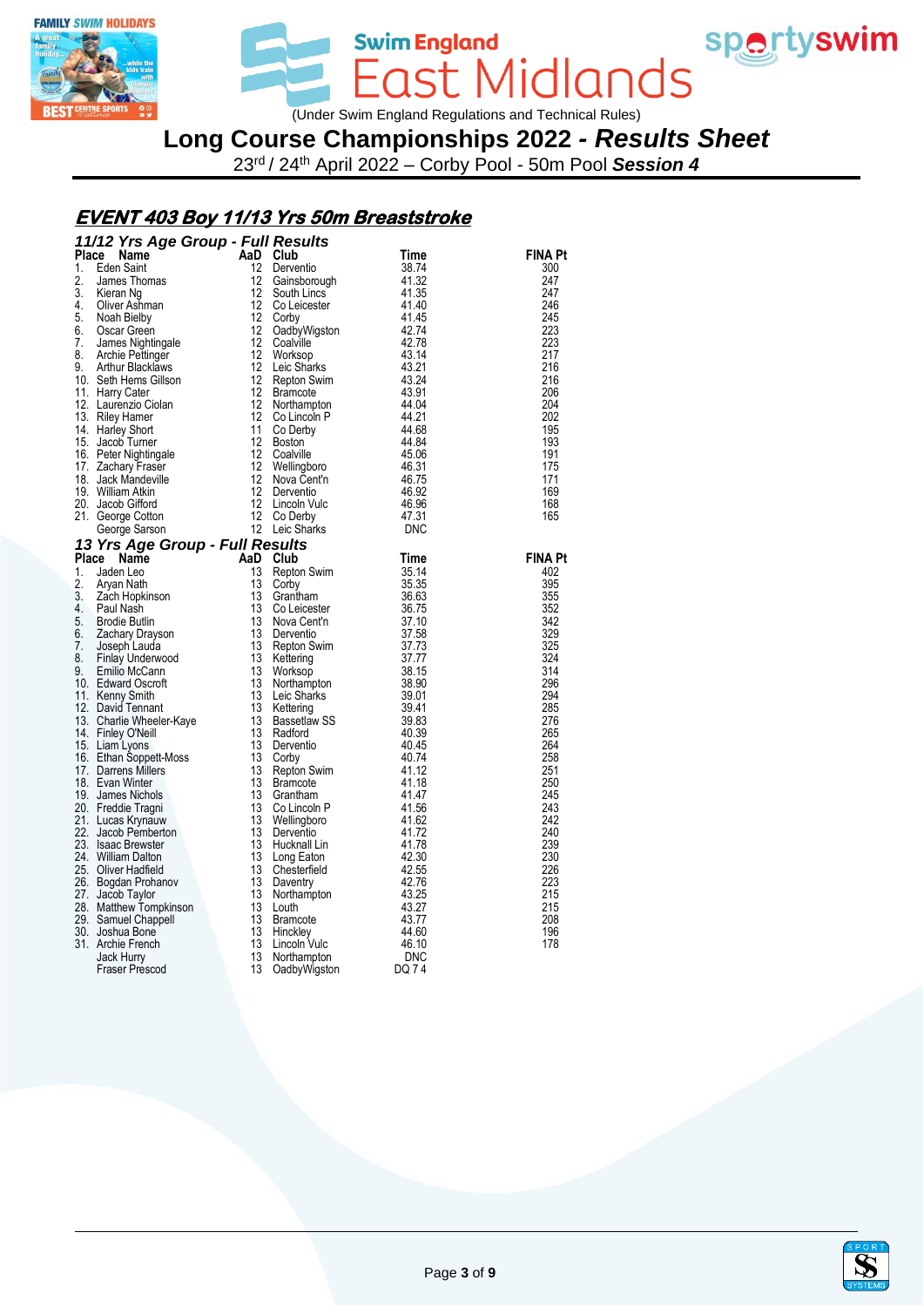



Swim England<br>
COST MICIONOS<br>
Under Swim England Regulations and Technical Rules)

# **Long Course Championships 2022** *- Results Sheet*

23rd / 24th April 2022 – Corby Pool - 50m Pool *Session 4*

## **EVENT 404 Girl 11/13 Yrs 100m Breaststroke**

|              | 11/12 Yrs Age Group - Full Results |                   |                     |            |                |       |
|--------------|------------------------------------|-------------------|---------------------|------------|----------------|-------|
| <b>Place</b> | Name                               |                   | AaD Club            | Time       | <b>FINA Pt</b> | 50    |
| 1.           | Lydia Cordle                       | $12 \overline{ }$ | Repton              | 1:23.63    | 450            | 40.15 |
| 2.           | Maisie-Leigh Simpson               | 12                | Co Leicester        | 1:26.43    | 408            | 41.88 |
| 3.           | Payton Marski                      | 12                | Co Leicester        | 1:27.91    | 388            | 42.84 |
| 4.           | Amelia Malinowska                  | 12                | Rushden             | 1:28.73    | 377            | 41.82 |
| 5.           | <b>Charlotte Seddon</b>            | 12 <sup>°</sup>   | NottmLeander        | 1:31.36    | 345            | 46.09 |
| 6.           | Emma Rantzen                       | 12                | Derventio           | 1:31.68    | 342            | 43.07 |
| 7.           | Anwen Williams                     | 12 <sup>12</sup>  | Buxton              | 1:32.15    | 337            | 45.13 |
| 8.           | Belle Bacon                        | 12 <sup>°</sup>   | Nova Cent'n         | 1:32.37    | 334            | 44.69 |
| 9.           | I Parsons-Loades                   | 11                | Nova Cent'n         | 1:32.76    | 330            | 46.95 |
|              | 10. Skye Holmes                    | 12 <sup>2</sup>   | Louth               | 1:33.66    | 321            | 44.84 |
|              | 11. Kitty Lamb                     | 11                | South Lincs         | 1:34.07    | 316            | 44.40 |
|              | 12. Poppy Price                    | 12                | Louth               | 1:34.26    | 314            | 45.62 |
|              | 13. Isabel Plummer                 | 12                | Long Eaton          | 1:34.47    | 312            | 44.54 |
|              | 14. Alice Wallinger                | 12                | Wellingboro         | 1:34.56    | 311            | 44.66 |
|              | 15. Lucy Wilson                    | 12                | South Lincs         | 1:36.88    | 290            | 46.06 |
|              | Holly Heaton-Hannon                |                   | 12 Worksop          | <b>DNC</b> |                |       |
|              |                                    |                   |                     |            |                |       |
|              | 13 Yrs Age Group - Full Results    |                   |                     |            |                |       |
| Place        | Name                               | AaD               | Club                | Time       | <b>FINA Pt</b> | 50    |
| 1.           | Sophie Statham-Gill                | 13                | Co Leicester        | 1:22.14    | 475            | 40.64 |
| 2.           | Alice-Mae Downs                    | 13                | Lincoln Vulc        | 1:23.24    | 457            | 39.65 |
| 3.           | Nya Wilkinson                      | 13                | Northampton         | 1:25.53    | 421            | 40.08 |
| 4.           | Lily Baish                         | 13                | Kettering           | 1:25.94    | 415            | 39.24 |
| 5.           | Sigourney Bolton                   | 13                | South Lincs         | 1:27.10    | 399            | 41.38 |
| 6.           | Ava Alexander                      | 13                | Leic Sharks         | 1:27.23    | 397            | 42.04 |
| 7.           | Poppy Westmorland                  | 13                | Nova Cent'n         | 1:27.35    | 395            | 41.13 |
| 8.           | <b>Emily Webb</b>                  | 13                | <b>Bassetlaw SS</b> | 1:28.77    | 377            | 43.15 |
| 9.           | Katy Wright                        | 13                | Derventio           | 1:29.14    | 372            | 43.16 |
|              | 10. Evie Bevan                     | 13                | Co Leicester        | 1:29.31    | 370            | 43.73 |
|              | 11. Evie Lilley                    | 13                | Lincoln Vulc        | 1:30.39    | 357            | 44.08 |
|              | 12. Megan Brown                    | 13                | Grantham            | 1:30.47    | 356            | 42.70 |
|              | 13. Isabella Porter                | 13                | Co Leicester        | 1:31.13    | 348            | 43.74 |
|              | 14. Anja Knight                    | 13                | Calv Bing           | 1:31.24    | 347            | 43.33 |
|              | 15. Helena Field                   | 13                | Louth               | 1:31.39    | 345            | 44.21 |
|              | 16. Zoe Ellis                      | 13                | Leic Sharks         | 1:31.51    | 344            | 44.60 |
|              | 17. Niamh Pierce                   | 13                | Leic Sharks         | 1:32.40    | 334            | 44.69 |
|              | 18. Isla Mitchell                  | 13                | NottmLeander        | 1:32.57    | 332            | 44.41 |
|              | 19. Isabella Walter                | 13                | Louth               | 1:32.97    | 328            | 44.60 |
|              | 20. Lucy McBride                   | 13                | Co Leicester        | 1:33.21    | 325            | 45.58 |
|              | 21. Eleanor Trahearn               | 13                | Co Leicester        | 1:33.35    | 324            | 44.36 |
|              | 22. Emma Breag                     | 13                | Melton M'bry        | 1:33.69    | 320            | 44.20 |
|              | 23. Emily Wright                   | 13                | Nova Cent'n         | 1:34.04    | 317            | 43.27 |
|              | 24. Elena Quinn                    | 13                | Ripley              | 1:34.27    | 314            | 44.03 |
|              | 25. Evie Donnison                  | 13                | Daventry            | 1:34.85    | 309            | 44.43 |
|              | 26. Emma Graham-Brown              | 13                | Co Leicester        | 1:34.98    | 307            | 46.23 |
|              | 27. Taryn Payne                    | 13                | Northampton         | 1:35.20    | 305            | 44.65 |
|              | 28. Luan Power                     | 13                | Hinckley            | 1:35.25    | 305            | 44.91 |
|              | 29. Evie Hendry                    | 13                | <b>Buxton</b>       | 1:35.43    | 303            | 45.82 |
|              | 30. Isabelle Thompson              | 13                | Nova Cent'n         | 1:36.02    | 297            | 45.65 |
|              | 30. Evie Rippon                    | 13                | CarltonForum        | 1:36.02    | 297            | 45.50 |
| 32.          | Megan Lamb                         | 13                | Lincoln Vulc        | 1:36.39    | 294            | 46.64 |
|              | 33. Catrin Bailey                  | 13                | Corby               | 1:36.96    | 289            | 46.46 |
|              | Lotta Perry-Taylor                 | 13                | <b>BelperMarlin</b> | DQ 76      |                |       |

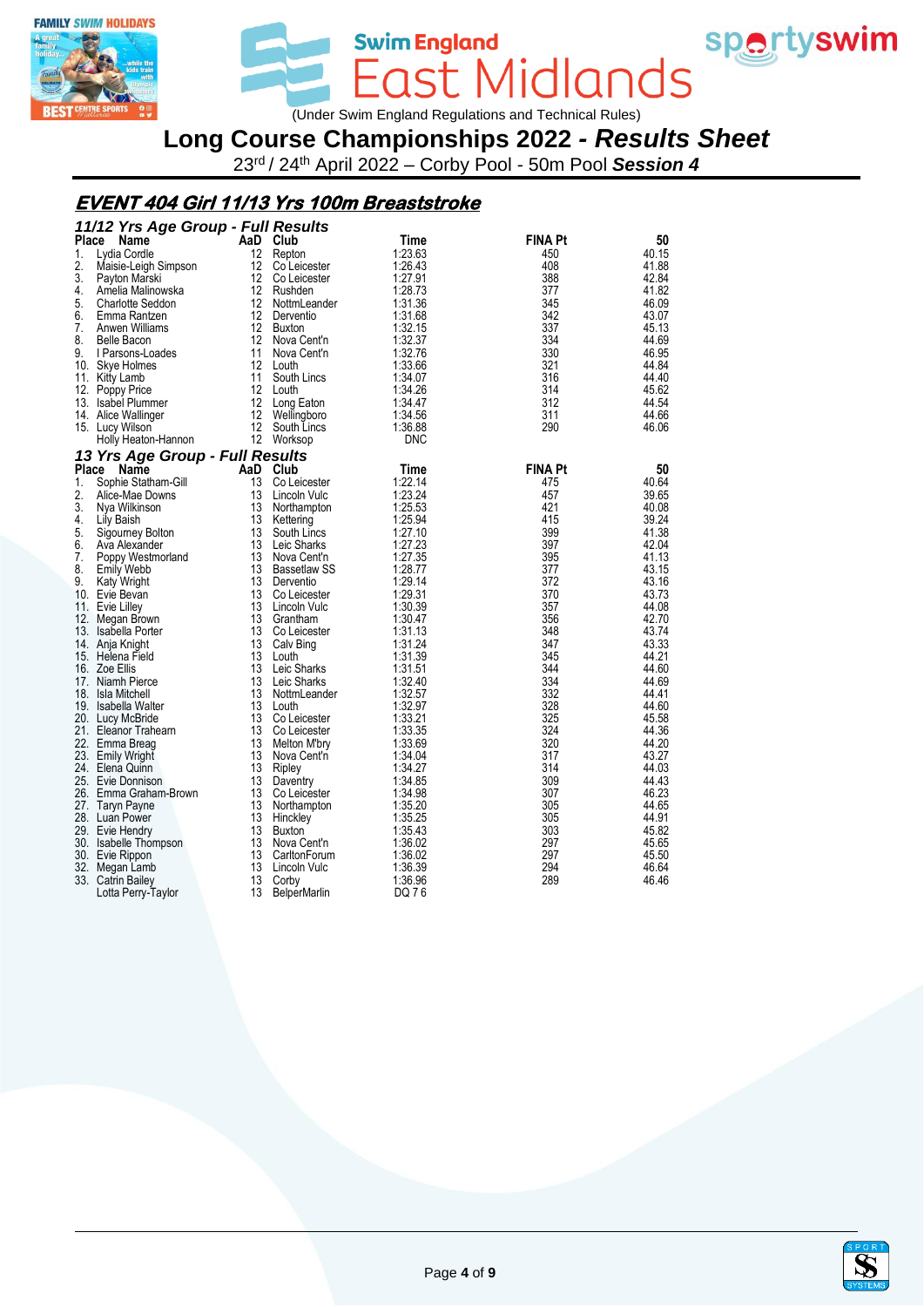



Swim England<br>
COST MICIONOS<br>
Under Swim England Regulations and Technical Rules)

**Long Course Championships 2022** *- Results Sheet*

23rd / 24th April 2022 – Corby Pool - 50m Pool *Session 4*

## **EVENT 405 Boy 11/13 Yrs 200m IM**

| Place<br>AaD<br>Club<br><b>FINA Pt</b><br>50<br>100<br>150<br>Name<br>Time<br>1:15.35<br><b>Alex Bates</b><br>2:40.74<br>34.12<br>2:05.14<br>1.<br>12<br>Chesterfield<br>356<br>2.<br>2:41.11<br>354<br>2:06.72<br>12<br>35.18<br>1:14.37<br><b>Austyn Manley</b><br>Nova Cent'n<br>3.<br>2:44.88<br>330<br>37.16<br>1:18.18<br>12<br>2:07.32<br>Emerson-Blu Gupwell<br>Co Leicester<br>37.81<br>12<br>2:46.82<br>319<br>1:17.81<br>2:11.04<br>4.<br>Leic Sharks<br>Jack Smith<br>5.<br>12<br>306<br>38.83<br>1:20.24<br>2:11.85<br>2:49.08<br>South Lincs<br>Kieran Ng<br>6.<br>300<br>1:23.60<br>12<br>2:50.17<br>37.74<br>2:11.55<br>James Thomas<br>Gainsborough<br>7.<br>296<br>36.38<br>2:13.10<br>12<br>2:50.92<br>1:20.17<br>Oliver Ashman<br>Co Leicester<br>8.<br>2:52.79<br>287<br>35.26<br>2:14.88<br>12<br>1:19.40<br>Sebastian Casey<br>Co Leicester<br>9.<br>2:19.57<br>2:54.49<br>278<br>40.29<br>1:24.29<br>12<br>Laurenzio Ciolan<br>Northampton<br>2:21.98<br>10.<br>12<br>2:58.22<br>261<br>37.65<br>1:24.81<br>Leic Sharks<br><b>William Trapp</b><br>2:58.47<br>260<br>1:26.85<br>2:22.67<br>12<br>42.95<br>11.<br>Raymond Dalby-Rose<br>Worksop<br>260<br>38.04<br>2:20.30<br>12.<br>12<br>2:58.57<br>Oscar Green<br>OadbyWigston<br>$\overline{\phantom{a}}$<br>2:24.49<br>3:01.35<br>248<br>41.28<br>1:24.05<br>13.<br>Charlie Bisby<br>11<br>South Lincs<br>228<br>2:26.24<br>44.25<br>1:31.31<br>14.<br>Oscar Stevens<br>11<br>3:06.58<br>Chesterfield<br>207<br>1:33.81<br>2:29.82<br>12<br>3:12.59<br>45.75<br>15.<br>George Cotton<br>Co Derby<br>13 Yrs Age Group - Full Results<br>Place<br>Club<br><b>FINA Pt</b><br>Name<br>AaD<br>50<br>100<br>150<br>Time<br>1:11.91<br>2:30.73<br>30.85<br>1:57.14<br>1.<br><b>Thomas Swales</b><br>13<br>Nova Cent'n<br>432<br>2.<br>33.94<br>2:00.75<br>13<br>2:35.05<br>397<br>1:13.05<br><b>Repton Swim</b><br><b>Billy Harding</b><br>3.<br>2:38.66<br>370<br>32.40<br>2:02.99<br>1:10.50<br>13<br><b>Miles Willetts</b><br>Melton M'bry<br>363<br>2:39.73<br>33.94<br>2:02.49<br>4.<br>13<br>1:15.12<br>Jacob Fish<br>Grantham<br>5.<br>34.79<br>2:05.42<br>354<br>1:15.74<br>13<br>Nova Cent'n<br>2:41.12<br>Harvey-Jay Allsopp<br>5.<br>354<br>1:16.53<br>2:03.67<br>13<br>2:41.12<br>34.59<br>Jack Hurry<br>Northampton<br>7.<br>2:06.75<br>353<br>1:20.62<br>13<br>2:41.28<br>36.50<br>Eddie Baron<br>NottmLeander<br>8.<br>351<br>1:17.75<br>2:06.72<br><b>Oliver Smith</b><br>13<br>Nova Cent'n<br>2:41.50<br>37.15<br>9.<br>339<br>36.04<br>2:06.18<br>13<br>South Lincs<br>2:43.46<br>1:15.86<br>Frank Lamb<br>330<br>10.<br>13<br>2:44.91<br>37.89<br>2:08.95<br><b>Ethan Simmonds</b><br>1:19.86<br>Co Leicester<br>327<br>13<br>35.01<br>1:18.86<br>2:09.48<br>11.<br>2:45.45<br><b>Finley O'Neill</b><br>Radford<br>315<br>12.<br>2:47.41<br>38.03<br>1:23.03<br>2:08.66<br>13<br>Zachary Drayson<br>Derventio<br>306<br>13.<br>13<br>Leic Sharks<br>2:49.05<br>38.02<br>1:20.46<br>2:10.10<br>Kenny Smith<br>305<br>2:49.27<br>40.03<br>1:22.97<br>2:09.64<br>13<br>14.<br><b>Edward Oscroft</b><br>Northampton<br>304<br>1:22.53<br>2:11.05<br>13<br>2:49.36<br>37.34<br>15.<br><b>Finley Emery</b><br>Rushden |     | 11/12 Yrs Age Group - Full Results |    |              |         |     |       |         |         |
|---------------------------------------------------------------------------------------------------------------------------------------------------------------------------------------------------------------------------------------------------------------------------------------------------------------------------------------------------------------------------------------------------------------------------------------------------------------------------------------------------------------------------------------------------------------------------------------------------------------------------------------------------------------------------------------------------------------------------------------------------------------------------------------------------------------------------------------------------------------------------------------------------------------------------------------------------------------------------------------------------------------------------------------------------------------------------------------------------------------------------------------------------------------------------------------------------------------------------------------------------------------------------------------------------------------------------------------------------------------------------------------------------------------------------------------------------------------------------------------------------------------------------------------------------------------------------------------------------------------------------------------------------------------------------------------------------------------------------------------------------------------------------------------------------------------------------------------------------------------------------------------------------------------------------------------------------------------------------------------------------------------------------------------------------------------------------------------------------------------------------------------------------------------------------------------------------------------------------------------------------------------------------------------------------------------------------------------------------------------------------------------------------------------------------------------------------------------------------------------------------------------------------------------------------------------------------------------------------------------------------------------------------------------------------------------------------------------------------------------------------------------------------------------------------------------------------------------------------------------------------------------------------------------------------------------------------------------------------------------------------------------------------------------------------------------------------------------------------------------------------------------------------------------------------------------------------------|-----|------------------------------------|----|--------------|---------|-----|-------|---------|---------|
|                                                                                                                                                                                                                                                                                                                                                                                                                                                                                                                                                                                                                                                                                                                                                                                                                                                                                                                                                                                                                                                                                                                                                                                                                                                                                                                                                                                                                                                                                                                                                                                                                                                                                                                                                                                                                                                                                                                                                                                                                                                                                                                                                                                                                                                                                                                                                                                                                                                                                                                                                                                                                                                                                                                                                                                                                                                                                                                                                                                                                                                                                                                                                                                                         |     |                                    |    |              |         |     |       |         |         |
|                                                                                                                                                                                                                                                                                                                                                                                                                                                                                                                                                                                                                                                                                                                                                                                                                                                                                                                                                                                                                                                                                                                                                                                                                                                                                                                                                                                                                                                                                                                                                                                                                                                                                                                                                                                                                                                                                                                                                                                                                                                                                                                                                                                                                                                                                                                                                                                                                                                                                                                                                                                                                                                                                                                                                                                                                                                                                                                                                                                                                                                                                                                                                                                                         |     |                                    |    |              |         |     |       |         |         |
|                                                                                                                                                                                                                                                                                                                                                                                                                                                                                                                                                                                                                                                                                                                                                                                                                                                                                                                                                                                                                                                                                                                                                                                                                                                                                                                                                                                                                                                                                                                                                                                                                                                                                                                                                                                                                                                                                                                                                                                                                                                                                                                                                                                                                                                                                                                                                                                                                                                                                                                                                                                                                                                                                                                                                                                                                                                                                                                                                                                                                                                                                                                                                                                                         |     |                                    |    |              |         |     |       |         |         |
|                                                                                                                                                                                                                                                                                                                                                                                                                                                                                                                                                                                                                                                                                                                                                                                                                                                                                                                                                                                                                                                                                                                                                                                                                                                                                                                                                                                                                                                                                                                                                                                                                                                                                                                                                                                                                                                                                                                                                                                                                                                                                                                                                                                                                                                                                                                                                                                                                                                                                                                                                                                                                                                                                                                                                                                                                                                                                                                                                                                                                                                                                                                                                                                                         |     |                                    |    |              |         |     |       |         |         |
|                                                                                                                                                                                                                                                                                                                                                                                                                                                                                                                                                                                                                                                                                                                                                                                                                                                                                                                                                                                                                                                                                                                                                                                                                                                                                                                                                                                                                                                                                                                                                                                                                                                                                                                                                                                                                                                                                                                                                                                                                                                                                                                                                                                                                                                                                                                                                                                                                                                                                                                                                                                                                                                                                                                                                                                                                                                                                                                                                                                                                                                                                                                                                                                                         |     |                                    |    |              |         |     |       |         |         |
|                                                                                                                                                                                                                                                                                                                                                                                                                                                                                                                                                                                                                                                                                                                                                                                                                                                                                                                                                                                                                                                                                                                                                                                                                                                                                                                                                                                                                                                                                                                                                                                                                                                                                                                                                                                                                                                                                                                                                                                                                                                                                                                                                                                                                                                                                                                                                                                                                                                                                                                                                                                                                                                                                                                                                                                                                                                                                                                                                                                                                                                                                                                                                                                                         |     |                                    |    |              |         |     |       |         |         |
|                                                                                                                                                                                                                                                                                                                                                                                                                                                                                                                                                                                                                                                                                                                                                                                                                                                                                                                                                                                                                                                                                                                                                                                                                                                                                                                                                                                                                                                                                                                                                                                                                                                                                                                                                                                                                                                                                                                                                                                                                                                                                                                                                                                                                                                                                                                                                                                                                                                                                                                                                                                                                                                                                                                                                                                                                                                                                                                                                                                                                                                                                                                                                                                                         |     |                                    |    |              |         |     |       |         |         |
|                                                                                                                                                                                                                                                                                                                                                                                                                                                                                                                                                                                                                                                                                                                                                                                                                                                                                                                                                                                                                                                                                                                                                                                                                                                                                                                                                                                                                                                                                                                                                                                                                                                                                                                                                                                                                                                                                                                                                                                                                                                                                                                                                                                                                                                                                                                                                                                                                                                                                                                                                                                                                                                                                                                                                                                                                                                                                                                                                                                                                                                                                                                                                                                                         |     |                                    |    |              |         |     |       |         |         |
|                                                                                                                                                                                                                                                                                                                                                                                                                                                                                                                                                                                                                                                                                                                                                                                                                                                                                                                                                                                                                                                                                                                                                                                                                                                                                                                                                                                                                                                                                                                                                                                                                                                                                                                                                                                                                                                                                                                                                                                                                                                                                                                                                                                                                                                                                                                                                                                                                                                                                                                                                                                                                                                                                                                                                                                                                                                                                                                                                                                                                                                                                                                                                                                                         |     |                                    |    |              |         |     |       |         |         |
|                                                                                                                                                                                                                                                                                                                                                                                                                                                                                                                                                                                                                                                                                                                                                                                                                                                                                                                                                                                                                                                                                                                                                                                                                                                                                                                                                                                                                                                                                                                                                                                                                                                                                                                                                                                                                                                                                                                                                                                                                                                                                                                                                                                                                                                                                                                                                                                                                                                                                                                                                                                                                                                                                                                                                                                                                                                                                                                                                                                                                                                                                                                                                                                                         |     |                                    |    |              |         |     |       |         |         |
|                                                                                                                                                                                                                                                                                                                                                                                                                                                                                                                                                                                                                                                                                                                                                                                                                                                                                                                                                                                                                                                                                                                                                                                                                                                                                                                                                                                                                                                                                                                                                                                                                                                                                                                                                                                                                                                                                                                                                                                                                                                                                                                                                                                                                                                                                                                                                                                                                                                                                                                                                                                                                                                                                                                                                                                                                                                                                                                                                                                                                                                                                                                                                                                                         |     |                                    |    |              |         |     |       |         |         |
|                                                                                                                                                                                                                                                                                                                                                                                                                                                                                                                                                                                                                                                                                                                                                                                                                                                                                                                                                                                                                                                                                                                                                                                                                                                                                                                                                                                                                                                                                                                                                                                                                                                                                                                                                                                                                                                                                                                                                                                                                                                                                                                                                                                                                                                                                                                                                                                                                                                                                                                                                                                                                                                                                                                                                                                                                                                                                                                                                                                                                                                                                                                                                                                                         |     |                                    |    |              |         |     |       |         |         |
|                                                                                                                                                                                                                                                                                                                                                                                                                                                                                                                                                                                                                                                                                                                                                                                                                                                                                                                                                                                                                                                                                                                                                                                                                                                                                                                                                                                                                                                                                                                                                                                                                                                                                                                                                                                                                                                                                                                                                                                                                                                                                                                                                                                                                                                                                                                                                                                                                                                                                                                                                                                                                                                                                                                                                                                                                                                                                                                                                                                                                                                                                                                                                                                                         |     |                                    |    |              |         |     |       |         |         |
|                                                                                                                                                                                                                                                                                                                                                                                                                                                                                                                                                                                                                                                                                                                                                                                                                                                                                                                                                                                                                                                                                                                                                                                                                                                                                                                                                                                                                                                                                                                                                                                                                                                                                                                                                                                                                                                                                                                                                                                                                                                                                                                                                                                                                                                                                                                                                                                                                                                                                                                                                                                                                                                                                                                                                                                                                                                                                                                                                                                                                                                                                                                                                                                                         |     |                                    |    |              |         |     |       |         |         |
|                                                                                                                                                                                                                                                                                                                                                                                                                                                                                                                                                                                                                                                                                                                                                                                                                                                                                                                                                                                                                                                                                                                                                                                                                                                                                                                                                                                                                                                                                                                                                                                                                                                                                                                                                                                                                                                                                                                                                                                                                                                                                                                                                                                                                                                                                                                                                                                                                                                                                                                                                                                                                                                                                                                                                                                                                                                                                                                                                                                                                                                                                                                                                                                                         |     |                                    |    |              |         |     |       |         |         |
|                                                                                                                                                                                                                                                                                                                                                                                                                                                                                                                                                                                                                                                                                                                                                                                                                                                                                                                                                                                                                                                                                                                                                                                                                                                                                                                                                                                                                                                                                                                                                                                                                                                                                                                                                                                                                                                                                                                                                                                                                                                                                                                                                                                                                                                                                                                                                                                                                                                                                                                                                                                                                                                                                                                                                                                                                                                                                                                                                                                                                                                                                                                                                                                                         |     |                                    |    |              |         |     |       |         |         |
|                                                                                                                                                                                                                                                                                                                                                                                                                                                                                                                                                                                                                                                                                                                                                                                                                                                                                                                                                                                                                                                                                                                                                                                                                                                                                                                                                                                                                                                                                                                                                                                                                                                                                                                                                                                                                                                                                                                                                                                                                                                                                                                                                                                                                                                                                                                                                                                                                                                                                                                                                                                                                                                                                                                                                                                                                                                                                                                                                                                                                                                                                                                                                                                                         |     |                                    |    |              |         |     |       |         |         |
|                                                                                                                                                                                                                                                                                                                                                                                                                                                                                                                                                                                                                                                                                                                                                                                                                                                                                                                                                                                                                                                                                                                                                                                                                                                                                                                                                                                                                                                                                                                                                                                                                                                                                                                                                                                                                                                                                                                                                                                                                                                                                                                                                                                                                                                                                                                                                                                                                                                                                                                                                                                                                                                                                                                                                                                                                                                                                                                                                                                                                                                                                                                                                                                                         |     |                                    |    |              |         |     |       |         |         |
|                                                                                                                                                                                                                                                                                                                                                                                                                                                                                                                                                                                                                                                                                                                                                                                                                                                                                                                                                                                                                                                                                                                                                                                                                                                                                                                                                                                                                                                                                                                                                                                                                                                                                                                                                                                                                                                                                                                                                                                                                                                                                                                                                                                                                                                                                                                                                                                                                                                                                                                                                                                                                                                                                                                                                                                                                                                                                                                                                                                                                                                                                                                                                                                                         |     |                                    |    |              |         |     |       |         |         |
|                                                                                                                                                                                                                                                                                                                                                                                                                                                                                                                                                                                                                                                                                                                                                                                                                                                                                                                                                                                                                                                                                                                                                                                                                                                                                                                                                                                                                                                                                                                                                                                                                                                                                                                                                                                                                                                                                                                                                                                                                                                                                                                                                                                                                                                                                                                                                                                                                                                                                                                                                                                                                                                                                                                                                                                                                                                                                                                                                                                                                                                                                                                                                                                                         |     |                                    |    |              |         |     |       |         |         |
|                                                                                                                                                                                                                                                                                                                                                                                                                                                                                                                                                                                                                                                                                                                                                                                                                                                                                                                                                                                                                                                                                                                                                                                                                                                                                                                                                                                                                                                                                                                                                                                                                                                                                                                                                                                                                                                                                                                                                                                                                                                                                                                                                                                                                                                                                                                                                                                                                                                                                                                                                                                                                                                                                                                                                                                                                                                                                                                                                                                                                                                                                                                                                                                                         |     |                                    |    |              |         |     |       |         |         |
|                                                                                                                                                                                                                                                                                                                                                                                                                                                                                                                                                                                                                                                                                                                                                                                                                                                                                                                                                                                                                                                                                                                                                                                                                                                                                                                                                                                                                                                                                                                                                                                                                                                                                                                                                                                                                                                                                                                                                                                                                                                                                                                                                                                                                                                                                                                                                                                                                                                                                                                                                                                                                                                                                                                                                                                                                                                                                                                                                                                                                                                                                                                                                                                                         |     |                                    |    |              |         |     |       |         |         |
|                                                                                                                                                                                                                                                                                                                                                                                                                                                                                                                                                                                                                                                                                                                                                                                                                                                                                                                                                                                                                                                                                                                                                                                                                                                                                                                                                                                                                                                                                                                                                                                                                                                                                                                                                                                                                                                                                                                                                                                                                                                                                                                                                                                                                                                                                                                                                                                                                                                                                                                                                                                                                                                                                                                                                                                                                                                                                                                                                                                                                                                                                                                                                                                                         |     |                                    |    |              |         |     |       |         |         |
|                                                                                                                                                                                                                                                                                                                                                                                                                                                                                                                                                                                                                                                                                                                                                                                                                                                                                                                                                                                                                                                                                                                                                                                                                                                                                                                                                                                                                                                                                                                                                                                                                                                                                                                                                                                                                                                                                                                                                                                                                                                                                                                                                                                                                                                                                                                                                                                                                                                                                                                                                                                                                                                                                                                                                                                                                                                                                                                                                                                                                                                                                                                                                                                                         |     |                                    |    |              |         |     |       |         |         |
|                                                                                                                                                                                                                                                                                                                                                                                                                                                                                                                                                                                                                                                                                                                                                                                                                                                                                                                                                                                                                                                                                                                                                                                                                                                                                                                                                                                                                                                                                                                                                                                                                                                                                                                                                                                                                                                                                                                                                                                                                                                                                                                                                                                                                                                                                                                                                                                                                                                                                                                                                                                                                                                                                                                                                                                                                                                                                                                                                                                                                                                                                                                                                                                                         |     |                                    |    |              |         |     |       |         |         |
|                                                                                                                                                                                                                                                                                                                                                                                                                                                                                                                                                                                                                                                                                                                                                                                                                                                                                                                                                                                                                                                                                                                                                                                                                                                                                                                                                                                                                                                                                                                                                                                                                                                                                                                                                                                                                                                                                                                                                                                                                                                                                                                                                                                                                                                                                                                                                                                                                                                                                                                                                                                                                                                                                                                                                                                                                                                                                                                                                                                                                                                                                                                                                                                                         |     |                                    |    |              |         |     |       |         |         |
|                                                                                                                                                                                                                                                                                                                                                                                                                                                                                                                                                                                                                                                                                                                                                                                                                                                                                                                                                                                                                                                                                                                                                                                                                                                                                                                                                                                                                                                                                                                                                                                                                                                                                                                                                                                                                                                                                                                                                                                                                                                                                                                                                                                                                                                                                                                                                                                                                                                                                                                                                                                                                                                                                                                                                                                                                                                                                                                                                                                                                                                                                                                                                                                                         |     |                                    |    |              |         |     |       |         |         |
|                                                                                                                                                                                                                                                                                                                                                                                                                                                                                                                                                                                                                                                                                                                                                                                                                                                                                                                                                                                                                                                                                                                                                                                                                                                                                                                                                                                                                                                                                                                                                                                                                                                                                                                                                                                                                                                                                                                                                                                                                                                                                                                                                                                                                                                                                                                                                                                                                                                                                                                                                                                                                                                                                                                                                                                                                                                                                                                                                                                                                                                                                                                                                                                                         |     |                                    |    |              |         |     |       |         |         |
|                                                                                                                                                                                                                                                                                                                                                                                                                                                                                                                                                                                                                                                                                                                                                                                                                                                                                                                                                                                                                                                                                                                                                                                                                                                                                                                                                                                                                                                                                                                                                                                                                                                                                                                                                                                                                                                                                                                                                                                                                                                                                                                                                                                                                                                                                                                                                                                                                                                                                                                                                                                                                                                                                                                                                                                                                                                                                                                                                                                                                                                                                                                                                                                                         |     |                                    |    |              |         |     |       |         |         |
|                                                                                                                                                                                                                                                                                                                                                                                                                                                                                                                                                                                                                                                                                                                                                                                                                                                                                                                                                                                                                                                                                                                                                                                                                                                                                                                                                                                                                                                                                                                                                                                                                                                                                                                                                                                                                                                                                                                                                                                                                                                                                                                                                                                                                                                                                                                                                                                                                                                                                                                                                                                                                                                                                                                                                                                                                                                                                                                                                                                                                                                                                                                                                                                                         |     |                                    |    |              |         |     |       |         |         |
|                                                                                                                                                                                                                                                                                                                                                                                                                                                                                                                                                                                                                                                                                                                                                                                                                                                                                                                                                                                                                                                                                                                                                                                                                                                                                                                                                                                                                                                                                                                                                                                                                                                                                                                                                                                                                                                                                                                                                                                                                                                                                                                                                                                                                                                                                                                                                                                                                                                                                                                                                                                                                                                                                                                                                                                                                                                                                                                                                                                                                                                                                                                                                                                                         |     |                                    |    |              |         |     |       |         |         |
|                                                                                                                                                                                                                                                                                                                                                                                                                                                                                                                                                                                                                                                                                                                                                                                                                                                                                                                                                                                                                                                                                                                                                                                                                                                                                                                                                                                                                                                                                                                                                                                                                                                                                                                                                                                                                                                                                                                                                                                                                                                                                                                                                                                                                                                                                                                                                                                                                                                                                                                                                                                                                                                                                                                                                                                                                                                                                                                                                                                                                                                                                                                                                                                                         |     |                                    |    |              |         |     |       |         |         |
|                                                                                                                                                                                                                                                                                                                                                                                                                                                                                                                                                                                                                                                                                                                                                                                                                                                                                                                                                                                                                                                                                                                                                                                                                                                                                                                                                                                                                                                                                                                                                                                                                                                                                                                                                                                                                                                                                                                                                                                                                                                                                                                                                                                                                                                                                                                                                                                                                                                                                                                                                                                                                                                                                                                                                                                                                                                                                                                                                                                                                                                                                                                                                                                                         |     |                                    |    |              |         |     |       |         |         |
|                                                                                                                                                                                                                                                                                                                                                                                                                                                                                                                                                                                                                                                                                                                                                                                                                                                                                                                                                                                                                                                                                                                                                                                                                                                                                                                                                                                                                                                                                                                                                                                                                                                                                                                                                                                                                                                                                                                                                                                                                                                                                                                                                                                                                                                                                                                                                                                                                                                                                                                                                                                                                                                                                                                                                                                                                                                                                                                                                                                                                                                                                                                                                                                                         | 16. | <b>Oliver Davies</b>               | 13 | Co Leicester | 2:52.45 | 288 | 38.33 | 1:23.48 | 2:16.17 |
| 2:52.76<br>287<br>37.33<br>1:19.51<br>2:14.70<br>17.<br>13<br>Lucas Kimber<br>Derventio                                                                                                                                                                                                                                                                                                                                                                                                                                                                                                                                                                                                                                                                                                                                                                                                                                                                                                                                                                                                                                                                                                                                                                                                                                                                                                                                                                                                                                                                                                                                                                                                                                                                                                                                                                                                                                                                                                                                                                                                                                                                                                                                                                                                                                                                                                                                                                                                                                                                                                                                                                                                                                                                                                                                                                                                                                                                                                                                                                                                                                                                                                                 |     |                                    |    |              |         |     |       |         |         |
| 279<br>1:22.72<br>2:16.49<br>13<br>2:54.42<br>40.89<br>18.<br><b>Thomas Townsend</b><br>Repton Swim                                                                                                                                                                                                                                                                                                                                                                                                                                                                                                                                                                                                                                                                                                                                                                                                                                                                                                                                                                                                                                                                                                                                                                                                                                                                                                                                                                                                                                                                                                                                                                                                                                                                                                                                                                                                                                                                                                                                                                                                                                                                                                                                                                                                                                                                                                                                                                                                                                                                                                                                                                                                                                                                                                                                                                                                                                                                                                                                                                                                                                                                                                     |     |                                    |    |              |         |     |       |         |         |
| 13<br>DQ 72<br>Nova Cent'n<br><b>Beniamin Tunstall</b>                                                                                                                                                                                                                                                                                                                                                                                                                                                                                                                                                                                                                                                                                                                                                                                                                                                                                                                                                                                                                                                                                                                                                                                                                                                                                                                                                                                                                                                                                                                                                                                                                                                                                                                                                                                                                                                                                                                                                                                                                                                                                                                                                                                                                                                                                                                                                                                                                                                                                                                                                                                                                                                                                                                                                                                                                                                                                                                                                                                                                                                                                                                                                  |     |                                    |    |              |         |     |       |         |         |

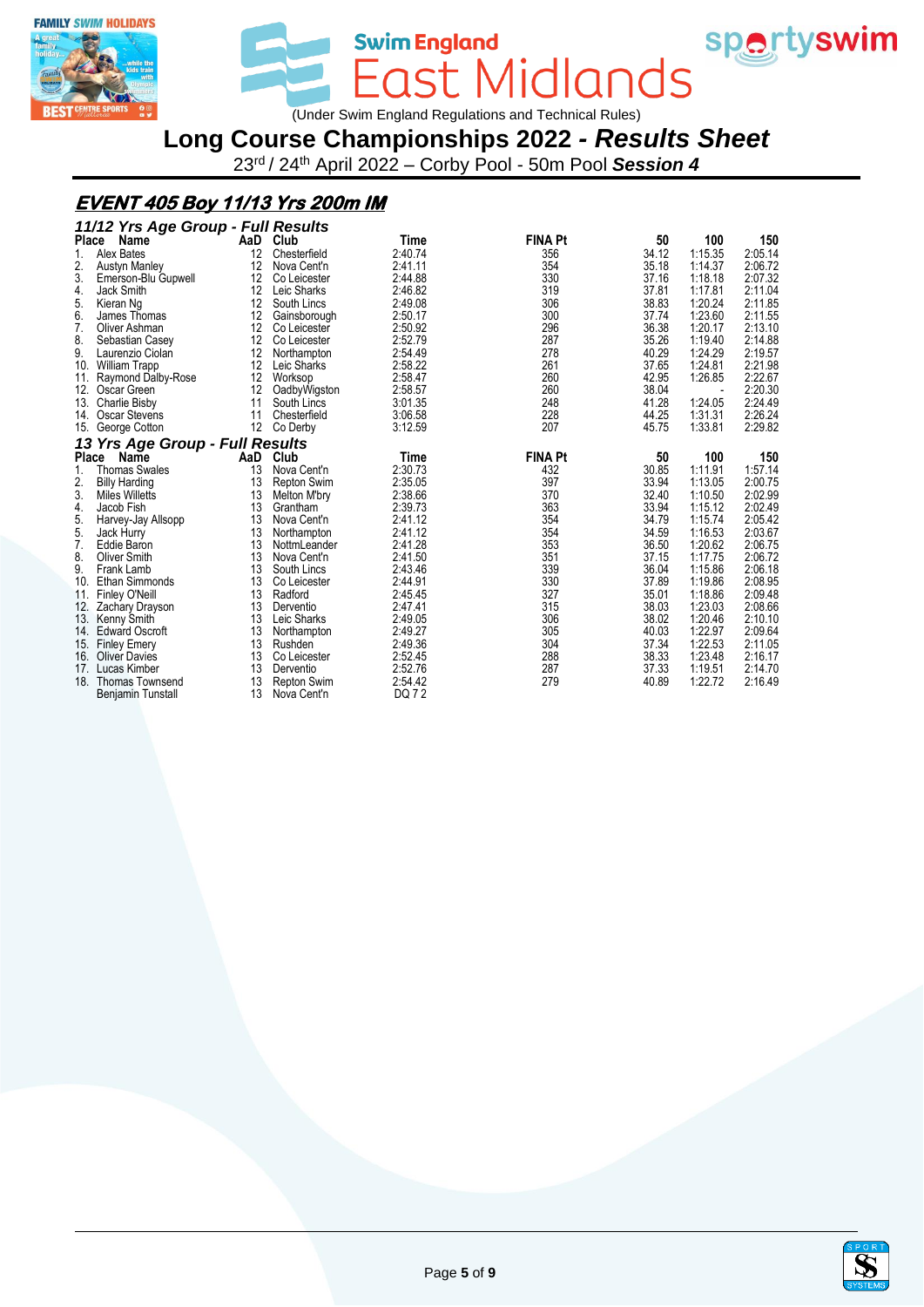



Swim England<br>
COST MICIONOS<br>
Under Swim England Regulations and Technical Rules)

# **Long Course Championships 2022** *- Results Sheet*

23rd / 24th April 2022 – Corby Pool - 50m Pool *Session 4*

#### **EVENT 406 Girl 11/13 Yrs 200m Freestyle**

|              | 11/12 Yrs Age Group - Full Results    |                   |                             |                    |                |                |                    |                    |
|--------------|---------------------------------------|-------------------|-----------------------------|--------------------|----------------|----------------|--------------------|--------------------|
| <b>Place</b> | Name                                  |                   | AaD Club                    | Time               | <b>FINA Pt</b> | 50             | 100                | 150                |
| 1.           | Olivia McCall                         | 12                | Repton                      | 2:22.48            | 498            | 33.51          | 1:10.09            | 1:48.57            |
| 2.           | Janie Finch                           | 12                | Co Leicester                | 2:23.35            | 489            | 32.85          | 1:10.01            | 1:47.79            |
| 3.           | Anais Kirby                           | 12                | Leic Sharks                 | 2:26.03            | 463            | 33.42          | 1:10.00            | 1:48.31            |
| 4.           | Kessie Webster                        | 12                | Repton                      | 2:28.51            | 440            | 34.52          | 1:12.80            | 1:51.46            |
| 5.           | Annie Hutchon                         | 11                | Co Leicester                | 2:30.74            | 421            | 35.18          | 1:11.45            | 1:50.87            |
| 6.           | Alice Lennon                          | 12                | Leic Sharks                 | 2:31.91            | 411            | 34.29          | 1:13.31            | 1:53.65            |
| 7.           | Anwen Williams                        | 12                | Buxton                      | 2:32.41            | 407            | 35.72          | 1:16.25            | 1:56.32            |
| 8.           | Daisy Tatlow-Turner                   | 12                | Chesterfield                | 2:33.77            | 396            | 34.64          | 1:13.78            | 1:54.06            |
| 9.           | Livi Vickers                          | 12                | Derventio                   | 2:34.11            | 394            | 34.16          | 1:13.18            | 1:55.36            |
|              | 10. Maisie-Leigh Simpson              | $12 \overline{ }$ | Co Leicester                | 2:34.64            | 389            | 35.50          | 1:15.25            | 1:55.44            |
| 11.          | Emma Rantzen                          | 12                | Derventio                   | 2:35.81            | 381            | 34.83          | 1:15.27            | 1:57.81            |
|              | 12. Amy Palmer                        | 11                | Co Lincoln P                | 2:35.85            | 380            | 35.28          | 1:15.21            | 1:56.48            |
| 13.          | Sophie Cooksey                        | 12                | Louth                       | 2:36.60            | 375            | 35.46          | 1:15.39            | 1:56.81            |
|              | 14. Maya Almohammed                   | 12                | Nova Cent'n                 | 2:36.68            | 374            | 33.66          | 1:13.37            | 1:55.06            |
|              | 15. Maddie Taylor                     | 12                | Corby                       | 2:37.44            | 369            | 35.82          | 1:16.55            | 1:58.71            |
|              | 16. Eliza Mason                       | 11                | Leic Sharks                 | 2:37.47            | 369            | 36.62          | 1:17.59            | 1:59.01            |
|              | 17. Ava Steans                        | 12                | Co Leicester                | 2:37.60            | 368            | 37.08          | 1:17.52            | 1:58.23            |
| 18.          | Lucy Wilson                           | 12                | South Lincs                 | 2:38.32            | 363            | 38.00          | 1:17.92            | 1:58.60            |
|              | 19. Abigail Hodges                    | 12                | Chesterfield                | 2:38.40            | 362            | 35.51          | 1:15.69            | 1:57.59            |
|              | 20. Orna Lett                         | 12                | Daventry                    | 2:39.22            | 357            | 36.68          | 1:17.54            | 1:59.75            |
|              | 21. Sophie Clark                      | 12                | Nova Cent'n                 | 2:42.15            | 338            | 37.39          | 1:19.61            | 2:01.61            |
|              | 22. Lucy Bodily                       | 12                | Wellingboro                 | 2:45.59            | 317            | 36.03          | 1:17.45            | 2:01.65            |
|              | 23. Isla Johnson                      | 11                | Ripley                      | 2:46.33            | 313            | 34.56          | 1:16.50            | 2:02.55            |
|              | 24. Isobelle Rafferty                 | 11                | <b>Bassetlaw SS</b>         | 2:46.62            | 311            | 37.90          | 1:20.45            | 2:05.06            |
|              | Mia Allan                             |                   | 12 Northampton              | DQ 44              |                |                |                    |                    |
|              | 13 Yrs Age Group - Full Results       |                   |                             |                    |                |                |                    |                    |
| <b>Place</b> | Name                                  | AaD               | Club                        | Time               | <b>FINA Pt</b> | 50             | 100                | 150                |
| $1_{\cdot}$  | Adea Sollaku                          | 13                | Repton                      | 2:20.46            | 520            | 32.35          | 1:08.43            | 1:45.26            |
| 2.           | Anna Clarke                           | 13                | Leic Sharks                 | 2:20.95            | 515            | 32.94          | 1:09.20            | 1:46.16            |
| 3.           | Jessica Lines                         | 13                | Leic Sharks                 | 2:20.99            | 514            | 33.01          | 1:09.32            | 1:46.10            |
| 4.           | Harriett Jones                        | 13                | Co Leicester                | 2:21.90            | 504            | 32.43          | 1:08.66            | 1:45.97            |
| 5.           | Amy Walker                            | 13                | Worksop                     | 2:23.40            | 489            | 33.70          | 1:09.66            | 1:46.49            |
| 6.           | <b>Esmee Slinn</b>                    | 13                | Co Leicester                | 2:24.24            | 480            | 33.21          | 1:10.05            | 1:47.95            |
| 7.           | <b>Charlotte Ashton</b>               | 13                | Worksop                     | 2:25.63            | 466            | 33.33          | 1:10.03            | 1:48.33            |
| 8.           | Hannah Bruce                          | 13                | South Lincs                 | 2:26.57            | 458            | 33.43          | 1:10.39            | 1:48.61            |
| 9.           | Chiara Reedha                         | 13                | Corby                       | 2:26.65            | 457            | 33.46          | 1:11.05            | 1:49.68            |
| 10.          | Lexia Sharman                         | 13                | Nova Cent'n                 | 2:27.00            | 453            | 33.12          | 1:11.03            | 1:49.72            |
|              | 11. Elodie Heron                      | 13                | Derventio                   |                    |                |                |                    |                    |
| 11.          |                                       |                   |                             |                    |                |                |                    |                    |
| 13.          |                                       |                   |                             | 2:27.05            | 453            | 34.49          | 1:11.93            | 1:50.16            |
|              | Phebe Adams                           | 13<br>13          | Northampton                 | 2:27.05            | 453            | 34.55          | 1:12.77            | 1:51.53            |
| 14.          | Dorothy Plumpton                      |                   | Co Leicester                | 2:28.64            | 439            | 33.73          | 1:11.29            | 1:50.18            |
|              | Francesca Harrison                    | 13<br>13          | Co Leicester                | 2:28.79            | 437<br>419     | 33.48          | 1:10.53            | 1:50.49            |
|              | 15. Lilli-Rose Carr                   | 13                | Co Lincoln P<br>Derventio   | 2:30.93<br>2:31.35 | 415            | 34.98<br>35.76 | 1:13.75<br>1:14.65 | 1:53.67<br>1:54.12 |
|              | 16. Katy Wright                       | 13                | Lincoln Vulc                | 2:31.46            | 415            | 34.49          | 1:13.10            | 1:53.08            |
|              | 17. Evie Lilley                       |                   |                             |                    |                |                |                    |                    |
| 18.          | Beau Cunningham                       | 13<br>13          | Corby<br>Radford            | 2:31.78<br>2:32.53 | 412<br>406     | 35.28          | 1:14.21<br>1:14.14 | 1:54.11<br>1:54.44 |
|              | 19. Libby Rose                        | 13                |                             |                    | 400            | 35.18          |                    |                    |
|              | 20. Libby Cooper                      | 13                | Nova Cent'n<br>Co Leicester | 2:33.23            | 400            | 33.92          | 1:13.84            | 1:55.91<br>1:55.08 |
| 22.          | 21. Lucy McBride<br>Eleanor Trahearn  | 13                | Co Leicester                | 2:33.28<br>2:33.69 | 397            | 36.00<br>35.59 | 1:15.96<br>1:15.07 | 1:54.67            |
|              | 23. Isabelle Rose                     | 13                | Co Leicester                | 2:34.27            | 392            | 35.58          | 1:14.93            | 1:55.81            |
|              |                                       | 13                | Northampton                 | 2:34.34            | 392            |                | 1:15.56            | 1:55.87            |
|              | 24. Taryn Payne                       | 13                | Derventio                   | 2:34.67            | 389            | 35.10<br>36.55 | 1:15.54            | 1:55.48            |
| 26.          | 25. Molly Hamblen<br>Charlie Bursztyn | 13                | Nova Cent'n                 | 2:36.04            | 379            | 35.37          | 1:15.41            | 1:56.99            |
| 27.          | Florrie Hensman                       | 13                | Louth                       | 2:36.18            | 378            | 34.90          | 1:15.37            | 1:57.41            |
|              |                                       | 13                | Chesterfield                | 2:36.75            | 374            | 33.74          | 1:12.85            | 1:54.98            |
|              | 28. Ruby Nicholls<br>29. Luan Power   | 13                |                             | 2:37.94            | 366            | 35.85          | 1:16.34            | 1:57.83            |
|              | 30. Niamh Pierce                      | 13                | Hinckley<br>Leic Sharks     | 2:38.22            | 364            | 36.43          | 1:17.47            | 1:58.60            |

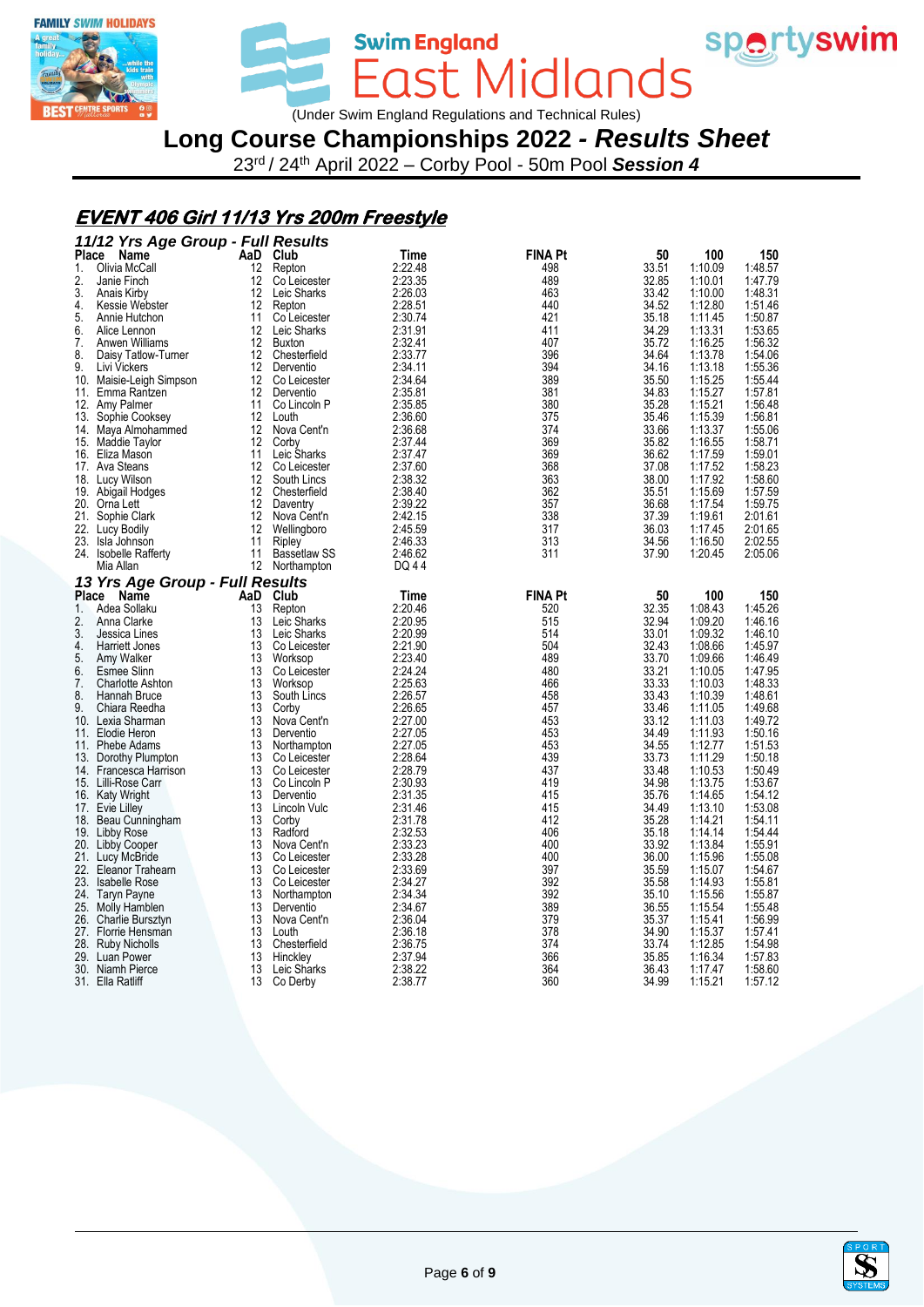



Swim England<br>East Midlands (Under Swim England Regulations and Technical Rules)

# **Long Course Championships 2022** *- Results Sheet*

23rd / 24th April 2022 – Corby Pool - 50m Pool *Session 4*

## **EVENT 407 Boy 11/13 Yrs 100m Backstroke**

|              | 11/12 Yrs Age Group - Full Results |                   |                     |         |                |       |  |  |
|--------------|------------------------------------|-------------------|---------------------|---------|----------------|-------|--|--|
| <b>Place</b> | Name                               | AaD Club          |                     | Time    | <b>FINA Pt</b> | 50    |  |  |
| 1.           | <b>Austyn Manley</b>               | 12                | Nova Cent'n         | 1:12.95 | 359            | 36.12 |  |  |
| 2.           | William Oxley                      | 12                | Co Leicester        | 1:18.21 | 291            | 38.08 |  |  |
| 3.           | Jack Smith                         | 12                | Leic Sharks         | 1:18.84 | 284            | 37.93 |  |  |
| 4.           | James Thomas                       | 12                | Gainsborough        | 1:18.93 | 283            | 38.65 |  |  |
| 5.           | Laurenzio Ciolan                   | 12                | Northampton         | 1:19.14 | 281            | 38.66 |  |  |
| 6.           | Sebastian Casey                    | $12 \overline{ }$ | Co Leicester        | 1:19.17 | 280            | 38.86 |  |  |
| 7.           | Emerson-Blu Gupwell                | 12                | Co Leicester        | 1:19.51 | 277            | 39.26 |  |  |
| 8.           | Rodden Poon                        | 12                | <b>Bramcote</b>     | 1:19.67 | 275            | 37.99 |  |  |
| 9.           | Seth Hems Gillson                  | 12                | Repton Swim         | 1:20.52 | 267            | 38.83 |  |  |
|              | 10. Cole Burke                     | 12                | <b>BelperMarlin</b> | 1:21.58 | 256            | 39.54 |  |  |
|              | 11. Freddie Burdett                | 12 <sup>°</sup>   | Co Leicester        | 1:22.13 | 251            | 40.18 |  |  |
|              | 12. Charlie Bisby                  | 11                | South Lincs         | 1:23.32 | 240            | 39.86 |  |  |
|              | 13. Aaron Mountford                | $12 \overline{ }$ | Wellingboro         | 1:23.75 | 237            | 40.85 |  |  |
|              | 14. Jacob Turner                   | 12                | <b>Boston</b>       | 1:24.08 | 234            | 40.56 |  |  |
|              | 15. Daniel Hepplestone             | 12                | Lincoln Vulc        | 1:24.96 | 227            | 41.43 |  |  |
|              | 16. Oliver Whittaker               | 12                | Radford             | 1:26.07 | 218            | 42.23 |  |  |
|              | 17. Jaidan Mapara                  | 12                | Leic Sharks         | 1:26.19 | 217            | 42.28 |  |  |
|              | 18. Oscar Stevens                  | 11                | Chesterfield        | 1:26.95 | 212            | 42.08 |  |  |
|              | 19. Jacob Hegg                     | $12 \overline{ }$ | Lincoln Vulc        | 1:27.37 | 209            | 42.80 |  |  |
|              | 20. Kai Frisby                     |                   | 11 Radford          | 1:28.64 | 200            | 42.74 |  |  |
|              | 13 Yrs Age Group - Full Results    |                   |                     |         |                |       |  |  |
| Place        | Name                               | AaD Club          |                     | Time    | <b>FINA Pt</b> | 50    |  |  |
| 1.           | <b>Miles Willetts</b>              | 13                | Melton M'bry        | 1:09.33 | 418            | 33.47 |  |  |
| 2.           | Paul Nash                          | 13                | Co Leicester        | 1:11.53 | 380            | 34.72 |  |  |
| 3.           | Benjamin Tunstall                  | 13                | Nova Cent'n         | 1:11.76 | 377            | 35.52 |  |  |
| 4.           | Ryan Moss                          | 13                | Sherwood            | 1:13.14 | 356            | 35.64 |  |  |
| 5.           | Harvey-Jay Allsopp                 | 13                | Nova Cent'n         | 1:13.15 | 356            | 35.78 |  |  |
| 6.           | William Newham                     | 13                | Calv Bing           | 1:13.32 | 353            | 35.92 |  |  |
| 7.           | <b>Billy Harding</b>               | 13                | Repton Swim         | 1:13.45 | 351            | 36.53 |  |  |
| 8.           | Matteo Monaco                      | 13                | South Lincs         | 1:13.95 | 344            | 36.31 |  |  |
| 9.           | Oliver Vasconcellos-BI             | 13                | Northampton         | 1:14.37 | 338            | 35.68 |  |  |
|              | 10. Reuben Hubinger                | 13                | Repton Swim         | 1:14.49 | 337            | 35.93 |  |  |
| 11.          | Benjamin Roberts                   | 13                | Calv Bing           | 1:14.58 | 336            | 35.43 |  |  |
|              | 12. Zack Hidle                     | 13                | Nova Cent'n         | 1:14.68 | 334            | 36.57 |  |  |
|              | 13. Finley Dare                    | 13                | Corby               | 1:15.10 | 329            | 37.02 |  |  |
| 14.          | Jack Hurry                         | 13                | Northampton         | 1:15.92 | 318            | 36.53 |  |  |
|              | 15. Ethan Soppett-Moss             | 13                | Corby               | 1:15.96 | 318            | 36.72 |  |  |
|              | 16. Joe Helps                      | 13                | <b>Repton Swim</b>  | 1:16.69 | 309            | 35.98 |  |  |
| 17.          | Oliver Smith                       | 13                | Nova Cent'n         | 1:16.95 | 305            | 38.12 |  |  |
|              | 18. Finlay Underwood               | 13                | Kettering           | 1:17.52 | 299            | 37.12 |  |  |
|              | 19. Lucas Kimber                   | 13                | Derventio           | 1:17.92 | 294            | 37.82 |  |  |
|              | 20. Ethan Simmonds                 | 13                | Co Leicester        | 1:18.14 | 292            | 38.13 |  |  |
|              | 21. Rishan Chuhan                  | 13                | Nova Cent'n         | 1:18.26 | 290            | 38.60 |  |  |
|              | 22. James Hockey                   | 13                | Coalville           | 1:18.27 | 290            | 38.79 |  |  |
|              | 23. Joseph Lauda                   | 13                | <b>Repton Swim</b>  | 1:18.44 | 288            | 37.56 |  |  |
|              | 24. Lucas Krynauw                  | 13                | Wellingboro         | 1:19.56 | 276            | 38.67 |  |  |
|              | 25. Thomas Townsend                | 13                | Repton Swim         | 1:19.66 | 275            | 39.11 |  |  |
|              | 26. Oliver Davies                  | 13                | Co Leicester        | 1:20.51 | 267            | 39.45 |  |  |
|              | 27. Fraser Prescod                 | 13                | OadbyWigston        | 1:20.71 | 265            | 37.11 |  |  |
|              | 28. Liam Lyons                     | 13                | Derventio           | 1:21.62 | 256            | 38.88 |  |  |
|              | 29. Matthew Tompkinson             | 13                | Louth               | 1:22.53 | 247            | 40.06 |  |  |
|              | 30. Jack Hicks                     | 13                | Lincoln Vulc        | 1:23.23 | 241            | 40.45 |  |  |
|              | 31. Finley O'Neill                 | 13                | Radford             | 1:23.24 | 241            | 40.85 |  |  |
|              | 32. Joshua Bone                    | 13                | Hinckley            | 1:23.51 | 239            | 40.33 |  |  |
|              | 33. Finley Emery                   | 13                | Rushden             | 1:25.61 | 222            | 42.02 |  |  |
|              |                                    |                   |                     |         |                |       |  |  |

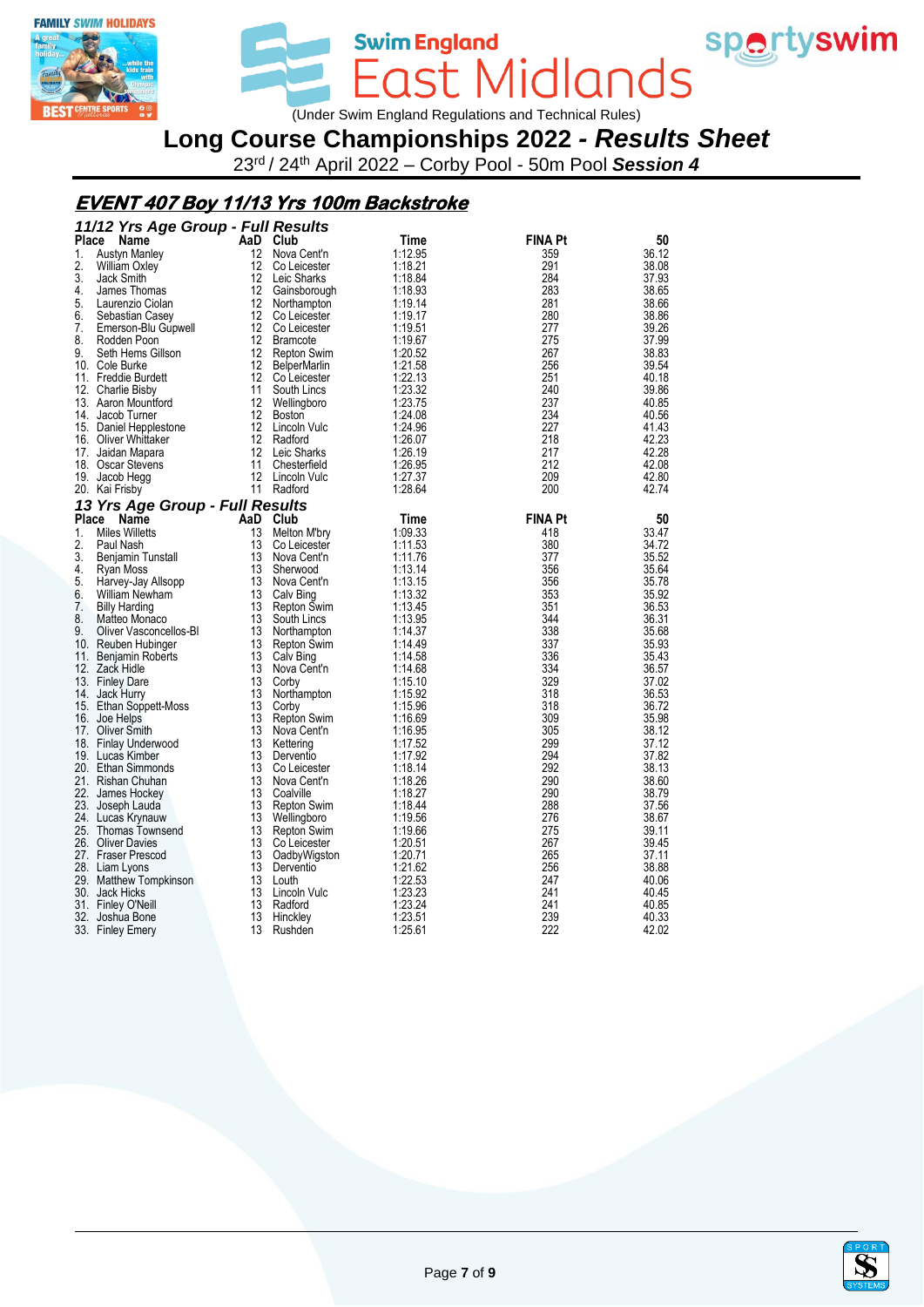



East Midlands (Under Swim England Regulations and Technical Rules)

**Swim England** 

**Long Course Championships 2022** *- Results Sheet*

23rd / 24th April 2022 – Corby Pool - 50m Pool *Session 4*

## **EVENT 408 Girl 11/13 Yrs 50m Backstroke**

|              | 11/12 Yrs Age Group - Full Results                                                                                                                                                                                                                                    |                         |                                                     |                |                |
|--------------|-----------------------------------------------------------------------------------------------------------------------------------------------------------------------------------------------------------------------------------------------------------------------|-------------------------|-----------------------------------------------------|----------------|----------------|
| <b>Place</b> | Command Command Command Command Command Command Command Command Command Command Command Command Command Command Command Command Command Command Command Command Command Command Command Command Command Command Command Comman                                        |                         | <b>Urup</b><br>Derventio                            | Time           | <b>FINA Pt</b> |
| 1.<br>2.     |                                                                                                                                                                                                                                                                       |                         |                                                     | 34.79          | 466<br>455     |
| 3.           |                                                                                                                                                                                                                                                                       |                         | Nova Cent'n                                         | 35.07<br>35.70 | 431            |
| 4.           |                                                                                                                                                                                                                                                                       |                         | CarltonForum                                        | 35.94          | 423            |
| 5.           |                                                                                                                                                                                                                                                                       |                         | Repton                                              | 36.21          | 413            |
| 6.           |                                                                                                                                                                                                                                                                       |                         | South Lincs                                         | 36.54          | 402            |
| 7.           |                                                                                                                                                                                                                                                                       |                         | Worksop                                             | 36.82          | 393            |
| 8.           | <b>Amelie Ratliff</b>                                                                                                                                                                                                                                                 | 12                      | Co Derby                                            | 37.17          | 382            |
| 9.           | Annie Hutchon<br>10. Livi Vickers                                                                                                                                                                                                                                     | 11<br>$12 \overline{ }$ | Co Leicester<br>Derventio                           | 37.48<br>37.49 | 373<br>372     |
|              | 11. Elsa Barber                                                                                                                                                                                                                                                       | 12                      | Nova Cent'n                                         | 37.54          | 371            |
|              | 12. Alice Lennon                                                                                                                                                                                                                                                      | 12                      | Leic Sharks                                         | 37.87          | 361            |
|              | 13. Olivia Male                                                                                                                                                                                                                                                       | 11                      | Co Derby                                            | 38.01          | 357            |
|              | 14. Isla Johnson                                                                                                                                                                                                                                                      | 11                      | Ripley                                              | 38.06          | 356            |
|              | 15. Megan Hector                                                                                                                                                                                                                                                      | 12                      |                                                     |                | 350            |
|              | 16. Holly Gent<br>17. Isobel Allsop                                                                                                                                                                                                                                   | 11                      | 12 Grantham                                         |                | 343<br>338     |
|              | 18. Idena Grimes                                                                                                                                                                                                                                                      | 11                      |                                                     |                | 334            |
|              | 19. Sophie Cooksey                                                                                                                                                                                                                                                    | 12                      |                                                     |                | 331            |
|              | 20. Chloe Gent                                                                                                                                                                                                                                                        |                         | 12 Coalville                                        |                | 326            |
|              | 21. Ella Ratcliffe                                                                                                                                                                                                                                                    | 11                      |                                                     |                | 323            |
|              | 22. Orna Lett                                                                                                                                                                                                                                                         | $12 \overline{ }$       |                                                     |                | 321            |
|              | 23. Sian Hedley                                                                                                                                                                                                                                                       | 11                      |                                                     |                | 319            |
|              | 24. Poppy Price                                                                                                                                                                                                                                                       | 12<br>$12 \,$           |                                                     |                | 316<br>314     |
|              | 25. Florence Senior<br>26. Elysia Smith                                                                                                                                                                                                                               | 12                      |                                                     |                | 311            |
|              | 27. Olivia Bevan                                                                                                                                                                                                                                                      | 11                      |                                                     |                | 310            |
|              | 28. Ava Steans                                                                                                                                                                                                                                                        |                         | 12 Co Leicesic.<br>11 Northampton<br>12 Northampton |                | 304            |
|              | 29.   Teagan Payne<br>30   Mia Allan                                                                                                                                                                                                                                  |                         |                                                     |                | 298            |
|              | 30. Mia Allan                                                                                                                                                                                                                                                         |                         |                                                     |                | 296            |
|              | 31. Isobelle Rafferty                                                                                                                                                                                                                                                 | 11                      |                                                     |                | 283            |
|              | 32. Eliza Mason                                                                                                                                                                                                                                                       | 11                      | Bassetlaw SS<br>Leic Sharks<br>Leic Sharks          | 41.14          | 282            |
|              | 33. Poppy Blowfield<br>34. Scarlett Tait                                                                                                                                                                                                                              |                         |                                                     | 41.29<br>41.67 | 278<br>271     |
|              | 35. Amy Palmer                                                                                                                                                                                                                                                        |                         |                                                     | 41.95          | 266            |
|              | 12 Corby<br>11 Melton M'bry<br>11 Co Lincoln P<br>11 Nova Cent'n<br>1<br>36. Ellie McKeaney                                                                                                                                                                           |                         |                                                     | 42.03          | 264            |
|              |                                                                                                                                                                                                                                                                       |                         |                                                     |                |                |
|              |                                                                                                                                                                                                                                                                       |                         |                                                     |                |                |
|              | 13 Yrs Age Group - Full Results                                                                                                                                                                                                                                       |                         |                                                     | Time           | <b>FINA Pt</b> |
|              |                                                                                                                                                                                                                                                                       |                         | Grantham                                            | 32.44          | 575            |
|              |                                                                                                                                                                                                                                                                       |                         |                                                     | 33.40          | 527            |
|              |                                                                                                                                                                                                                                                                       |                         | CarltonForum                                        | 33.66          | 514            |
|              |                                                                                                                                                                                                                                                                       |                         |                                                     | 34.80          | 466            |
|              |                                                                                                                                                                                                                                                                       |                         |                                                     | 34.94          | 460            |
|              |                                                                                                                                                                                                                                                                       |                         | NottmLeander                                        | 35.16<br>35.38 | 451<br>443     |
|              |                                                                                                                                                                                                                                                                       |                         |                                                     | 35.38          | 443            |
|              |                                                                                                                                                                                                                                                                       |                         |                                                     | 35.86          | 425            |
|              |                                                                                                                                                                                                                                                                       |                         | Co Lincoln P<br>Penten                              | 35.97          | 421            |
|              |                                                                                                                                                                                                                                                                       |                         | Co Leicester                                        | 36.13          | 416            |
|              |                                                                                                                                                                                                                                                                       |                         |                                                     | 36.14          | 416<br>412     |
|              |                                                                                                                                                                                                                                                                       |                         |                                                     | 36.23<br>36.23 | 412            |
|              |                                                                                                                                                                                                                                                                       |                         |                                                     | 36.38          | 407            |
|              | 13 Yrs Age Group - Full Results<br>Place Name<br>1. Grace Macdonald<br>1. Grace Macdonald<br>1. Grace Macdonald<br>1. Grace Machand<br>1. Schep Tumbull<br>1. Evie Bevan<br>1. Evie Bevan<br>1. Schep Tumbull<br>1. Grace Sollaku<br>1. Schep 1. Sch<br>16. Zoe Ellis |                         | 13 Leic Sharks                                      | 36.40          | 407            |
|              | 17. Mya Jans                                                                                                                                                                                                                                                          | 13                      | Chesterfield                                        | 36.48          | 404            |
|              | 18. Megan Brown                                                                                                                                                                                                                                                       | 13                      | Grantham                                            | 36.53          | 402            |
|              | 19. Ruby Nicholls                                                                                                                                                                                                                                                     | 13                      | Chesterfield                                        | 36.61          | 400            |
|              | 20. Elodie Heron<br>21. Aimee Fraser                                                                                                                                                                                                                                  | 13<br>13                | Derventio<br>Hinckley                               | 36.84<br>36.92 | 392<br>390     |
|              | 21. Dorothy Plumpton                                                                                                                                                                                                                                                  | 13                      | Co Leicester                                        | 36.92          | 390            |
|              | 23. Aaliyah Beetson                                                                                                                                                                                                                                                   | 13                      | Wellingboro                                         | 37.06          | 385            |
|              | 24. Emma Becker                                                                                                                                                                                                                                                       | 13                      | Daventry                                            | 37.31          | 378            |
|              | 25. Evie Lilley                                                                                                                                                                                                                                                       | 13                      | Lincoln Vulc                                        | 37.60          | 369            |
|              | 26. Libby Cooper                                                                                                                                                                                                                                                      | 13                      | Nova Cent'n                                         | 37.74          | 365            |
|              | 27. Isabelle Joyner                                                                                                                                                                                                                                                   | 13<br>13                | Daventry<br><b>BelperMarlin</b>                     | 37.75<br>37.78 | 365<br>364     |
|              | 28. Lotta Perry-Taylor<br>29. Elena Jones                                                                                                                                                                                                                             | 13                      | Co Derby                                            | 37.92          | 360            |
|              | 30. Katy Wright                                                                                                                                                                                                                                                       | 13                      | Derventio                                           | 37.95          | 359            |
|              | 31. Jessica - Rose Davison                                                                                                                                                                                                                                            | 13                      | Grantham                                            | 37.96          | 359            |
|              | 32. Faye Eyton-Jones                                                                                                                                                                                                                                                  | 13                      | Corby                                               | 38.07          | 355            |
|              | 33. Emily Briggs                                                                                                                                                                                                                                                      | 13                      | South Lincs                                         | 38.13          | 354            |
|              | 34. Alice-Mae Downs                                                                                                                                                                                                                                                   | 13<br>13                | Lincoln Vulc                                        | 38.15          | 353            |
|              | 35. Amelie Moreton<br>36. Abigail Bott                                                                                                                                                                                                                                | 13                      | Coalville<br>Northampton                            | 38.16<br>38.25 | 353<br>350     |
|              | 37. Helena Field<br>38. Sigourney Bolton                                                                                                                                                                                                                              | 13<br>13                | Louth<br>South Lincs                                | 38.43<br>38.45 | 346<br>345     |